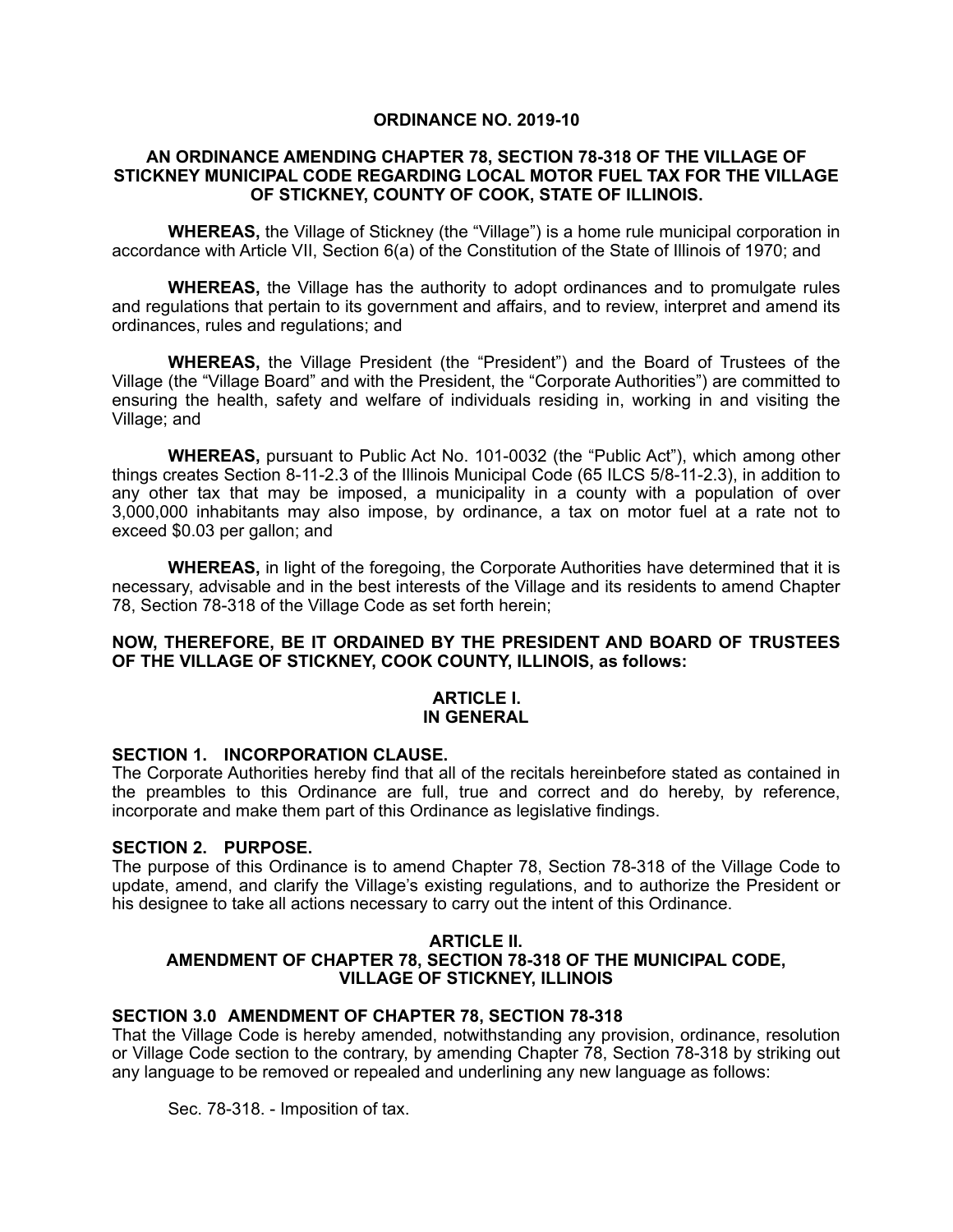- (a) There is hereby imposed and shall be collected a tax upon the privilege of purchasing motor fuel at retail in the village at a rate of four cents per U.S. gallon.
- (b) In the event motor fuel is dispensed by a unit of measure other than U.S. gallon, then the tax shall be imposed at the same ratio of four cents per U.S. gallon to the unit of measure.
- (c) In addition to any other tax imposed under this section, beginning on July 1, 2019, an additional tax is now imposed pursuant to 65 ILCS 5/8-11-2.3, upon all persons in the village engaged in the business of selling motor fuel as now or hereafter defined in the motor fuel tax law at retail for the operation of motor vehicles upon public highways or for recreational watercrafts upon waterways at a rate of three cents (\$0.03) per gallon, or the maximum rate permitted by law, of motor fuel sold at retail within the village for the use or consumption and not for resale. This tax shall be collected and discharged in accordance with 65 ILCS 5/8-11-2.3.

# **SECTION 3.1. OTHER ACTIONS AUTHORIZED.**

The officers, employees and/or agents of the Village shall take all action necessary or reasonably required to carry out, give effect to and consummate the amendments contemplated by this Ordinance and shall take all action necessary in conformity therewith. The officers, employees and/or agents of the Village are specifically authorized and directed to draft and disseminate any and all necessary forms or notices to be utilized in connection with the intent of this Ordinance.

#### **ARTICLE III. HEADINGS, SAVINGS CLAUSES, PUBLICATION, EFFECTIVE DATE**

## **SECTION 4. HEADINGS.**

The headings of the articles, sections, paragraphs and subparagraphs of this Ordinance are inserted solely for the convenience of reference and form no substantive part of this Ordinance nor should they be used in any interpretation or construction of any substantive provision of this Ordinance.

## **SECTION 5. SEVERABILITY.**

The provisions of this Ordinance are hereby declared to be severable and should any provision of this Ordinance be determined to be in conflict with any law, statute or regulation by a court of competent jurisdiction, said provision shall be excluded and deemed inoperative, unenforceable and as though not provided for herein and all other provisions shall remain unaffected, unimpaired, valid and in full force and effect.

#### **SECTION 6. SUPERSEDER.**

All code provisions, ordinances, resolutions, rules and orders, or parts thereof, in conflict herewith are, to the extent of such conflict, hereby superseded.

#### **SECTION 7. PUBLICATION.**

A full, true and complete copy of this Ordinance shall be published in pamphlet form or in a newspaper published and of general circulation within the Village as provided by the Illinois Municipal Code, as amended.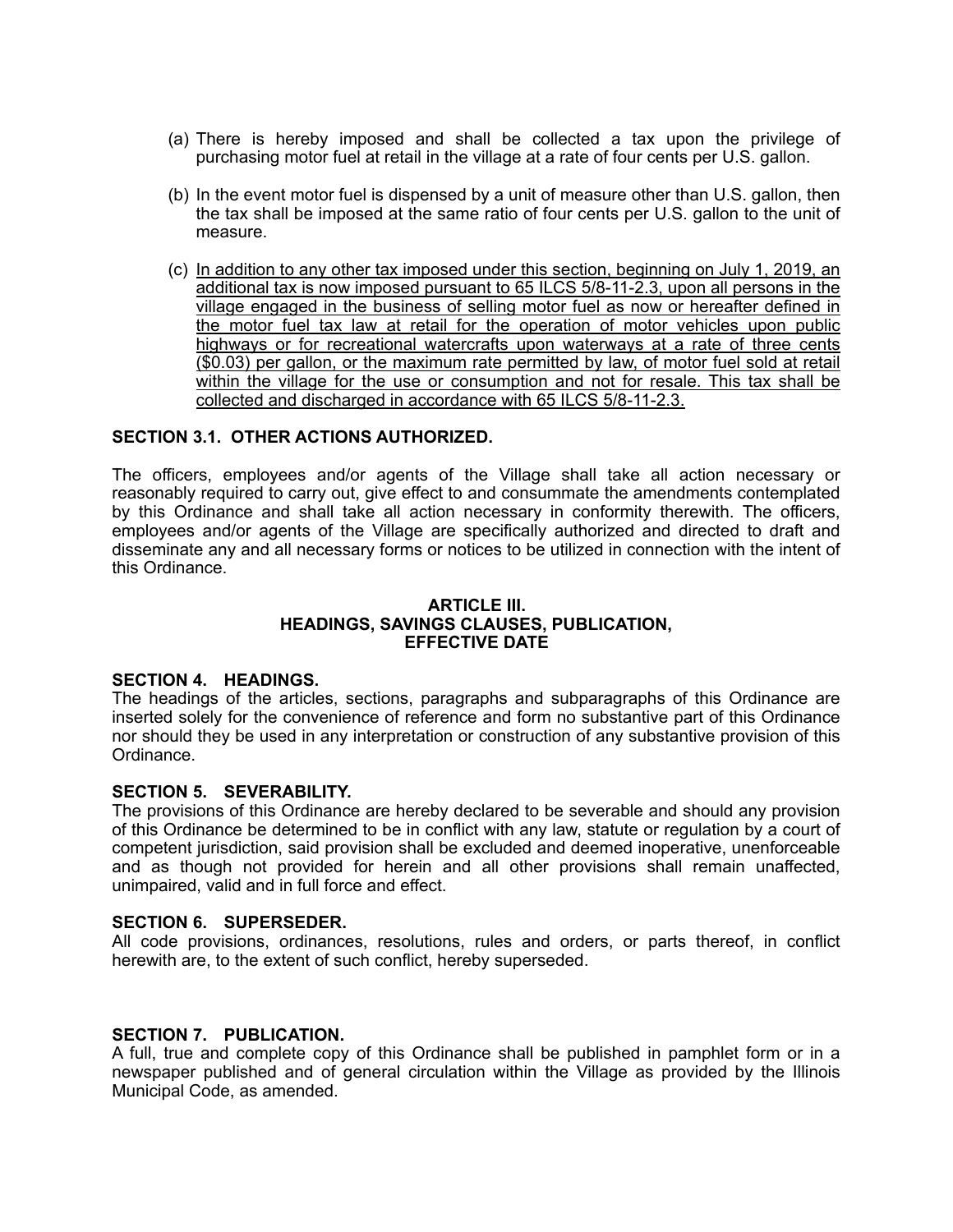# **SECTION 8. EFFECTIVE DATE.**

This Ordinance shall be in full force and effect immediately, following its passage, approval and publication, as provided by law.

(REMAINDER OF THIS PAGE INTENTIONALLY LEFT BLANK)